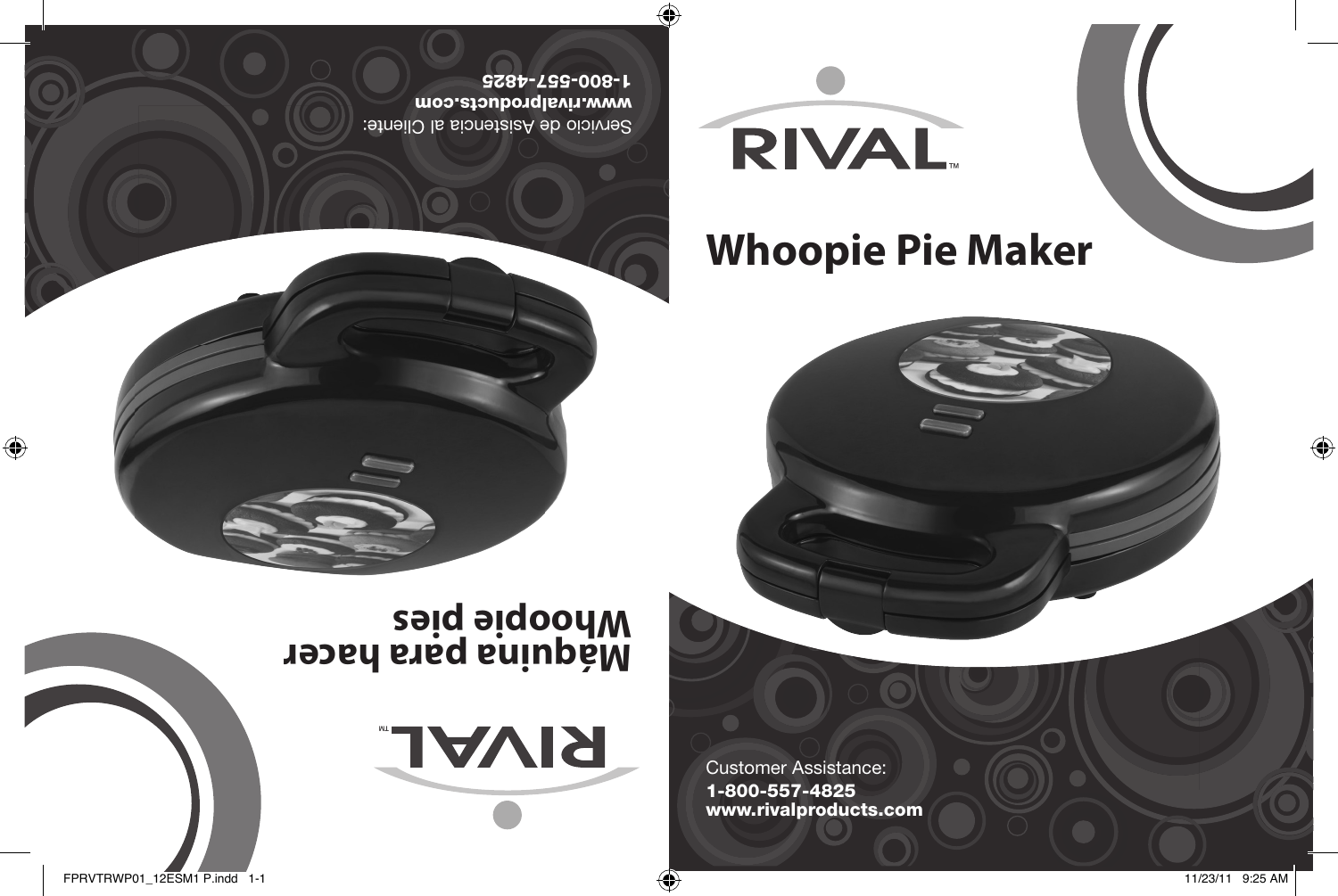♠

⊕

- 16. This appliance is intended for household use only.
- 15. Appliances are not intended to be operated by means of an external timer or separate remote control system.
- 
- appliance manufacturer may cause injuries. 14. Do not use outdoors.
- 13. The use of accessory attachments not recommended by the
- 12. Do not operate any electrical appliance with a damaged cord or after the appliance has been damaged in any manner.
- appliance. 11. Do not let the power cord of an appliance hang over the edge of a table or bench top or touch any hot surface.
- intended use. 10. Do not place an appliance on or near a hot gas flame, electric element or on a heated oven. Do not place on top of any other
- 8. Never leave an appliance unattended while in use. 9. Do not use an appliance for any purpose other than its
- 7. Close supervision is necessary when your appliance is being used by children.
- voltage (A.C. only) marked on the appliance. 6. Unplug from outlet when not in use and before cleaning. Allow to cool before putting on or taking off parts, and before cleaning the appliance.
- outlet. To disconnect, remove plug from wall outlet. 5. Always plug your appliance cord into a power outlet of the
- 4. Always attach plug to appliance first, then plug cord in the wall
- 2. Do not touch hot surfaces. Use handles or knobs. 3. To protect against electric shock do not immerse cord, plugs or any part in water or other liquid.
- 1. Read carefully and save all the instructions provided with an appliance. This appliance is not a toy.
- 
- **be followed including the following:**
- 
- 

# **PRECAUCIONES IMPORTANTES**

### **Cuando use un artefacto eléctrico, siempre debe usar precauciones de seguridad básicas incluyendo la siguientes:**

- Lea cuidadosamente y guarde todas las instrucciones que 1. se proveen con el aparato. No deje su Maquina para hacer Whoopie pies descuidada.
- No toque superficies calientes. Use las asas o perillas. 2.
- Para protegerse contra el riesgo de descarga eléctrica, no 3. sumerja el enchufe o cualquier parte en agua u otro líquido.
- Siempre adjunte el enchufe al aparato primero y luego enchufe 4. el cordón al tomacorriente de pared. Para desconectar,
- desenchufe del tomacorriente de pared. Siempre enchufe el cordón de su aparato en un tomacorriente 5. eléctrico (AC solamente) del voltaje marcado en el aparato.
- Desenchufe del tomacorriente cuando no esté en uso y antes 6. de limpiar. Permita que el aparato se enfríe antes de poner o retirar partes, y antes de limpiarlo.
- Es necesario mantener supervisión constante cuando su 7.
- aparato sea usado por niños. Nunca deje un aparato descuidado mientras esté en uso. 8.
- No use este aparato para otro uso que no sea el recomendado. 9. No coloque el aparato sobre o cerca de una llama de gas caliente, 10.
- un elemento u hornilla eléctrica o dentro de un horno caliente. No permita que el cordón cuelgue del borde de la mesa o 11. tablero de cocina, o que toque superficies calientes.
- No opere cualquier aparato que tenga un cordón o enchufe 12. dañado, o después de que el aparato haya sido dañado de
- cualquier manera. 13. El uso de accesorios o aditamentos no recomendados por el fabricante de este aparato podría causar lesiones.
- $14$ . No use al aire libre.
- Este aparato no a sido diseñado para ser operado con un 15. marcador de tiempo externo ni con un sistema a control remoto separado.

 $-7.5-$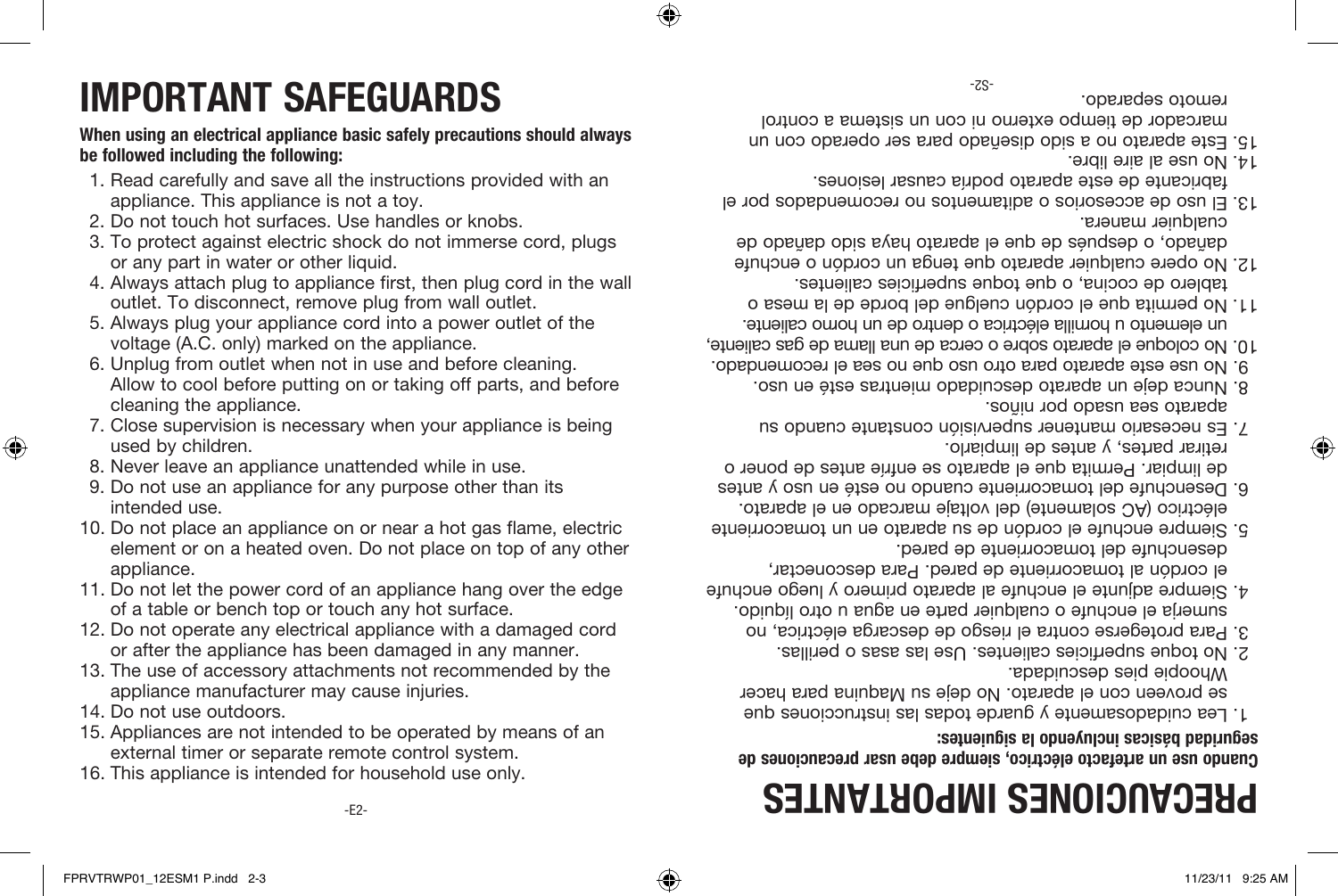-E3-

**Questions or Comments** 1-800-557-4825 or at www.rivalproducts.com

# **SAVE THESE INSTRUCTIONS**

If a long detachable power-supply cord or extension cord is be at least as great as the electrical rating of the appliance. The extension cord should be arranged so that it will not drape over the countertop or tabletop where it can be pulled on by children or

used, the electrical rating of the cord or extension cord must tripped over unintentionally.

A short power-supply cord (or detachable power-supply cord) is provided to reduce the risk resulting from becoming entangled in or tripping over a longer cord. Longer detachable power-supply cords or extension cords are available and may be used if care is exercised in their use.



**EXTENSION CORD USE**

cordón largo. Pueden usarse cordones eléctricos desmontables más largos o extensiones de cable si se usan con cuidado. Si usa una extensión de cable o un cordón eléctrico desmontable largo, la clasificación eléctrica marcada en la extensión de cable o cordón eléctrico desmontable debe ser por lo menos igual que la clasificación eléctrica del aparato. Todos los cordones deben arreglarse de modo tal que no queden colgando del borde de

Se provee un cordón eléctrico corto (o cordón eléctrico desmontable) para reducir el riesgo de enredos o tropiezos que pueda causar un

ninguna manera. Si el enchufe esta fl ojo en el tomacorriente de CA, o si el tomacorriente se siente caliente, no utilice ese tomacorriente.

> Este aparato es para uso doméstico solamente. 16. Opere la Maquina para hacer Whoopie pies sobre una 17.

que contenga aceite o líquidos calientes. **ESTA UNIDAD ES PARA USO DOMÉSTICO ÚNICAMENTE** 

No coloque ninguna parte de este aparato en el lavaplatos. 18. Debe usar extremo cuidado cuando mueva cualquier aparato 19.

**ENCHUFE POLARIZADO** Este aparato tiene un enchufe polarizado (una pata es más ancha que la otra). Para reducir el riesgo de descarga eléctrica, este enchufe está diseñado para ajustarse sólo de una forma en un tomacorriente polarizado. Si el enchufe no se ajusta completamente en el tomacorriente, dé vuelta al enchufe. Si todavía no se ajusta, contacte a un electricista califi cado. No intente modifi car el enchufe de

superficie plana.

**USO DE UNA EXTENSIÓN DE CABLE**

### cuasar tropiezos sin querer. **GUARDE ESTAS INSTRUCCIONES Preguntas o Comentarios**

una mesa o tablero de donde podría ser jalado por niños o podría

1-800-557-4825 o al www.rivalproducts.com



Do not attempt to modify the plug in any way. If the plug fits loosely into the AC outlet or if the AC outlet feels warm do not use that outlet.

**POLARIZED PLUG**

17. Operate the Whoopie Pie Maker on a flat surface. 18. Do not place any part of this appliance in a dishwasher. 19. Extreme caution must be used when moving an appliance

containing hot oil or other hot liquids. **THIS UNIT IS INTENDED FOR HOUSEHOLD USE ONLY.** 



♠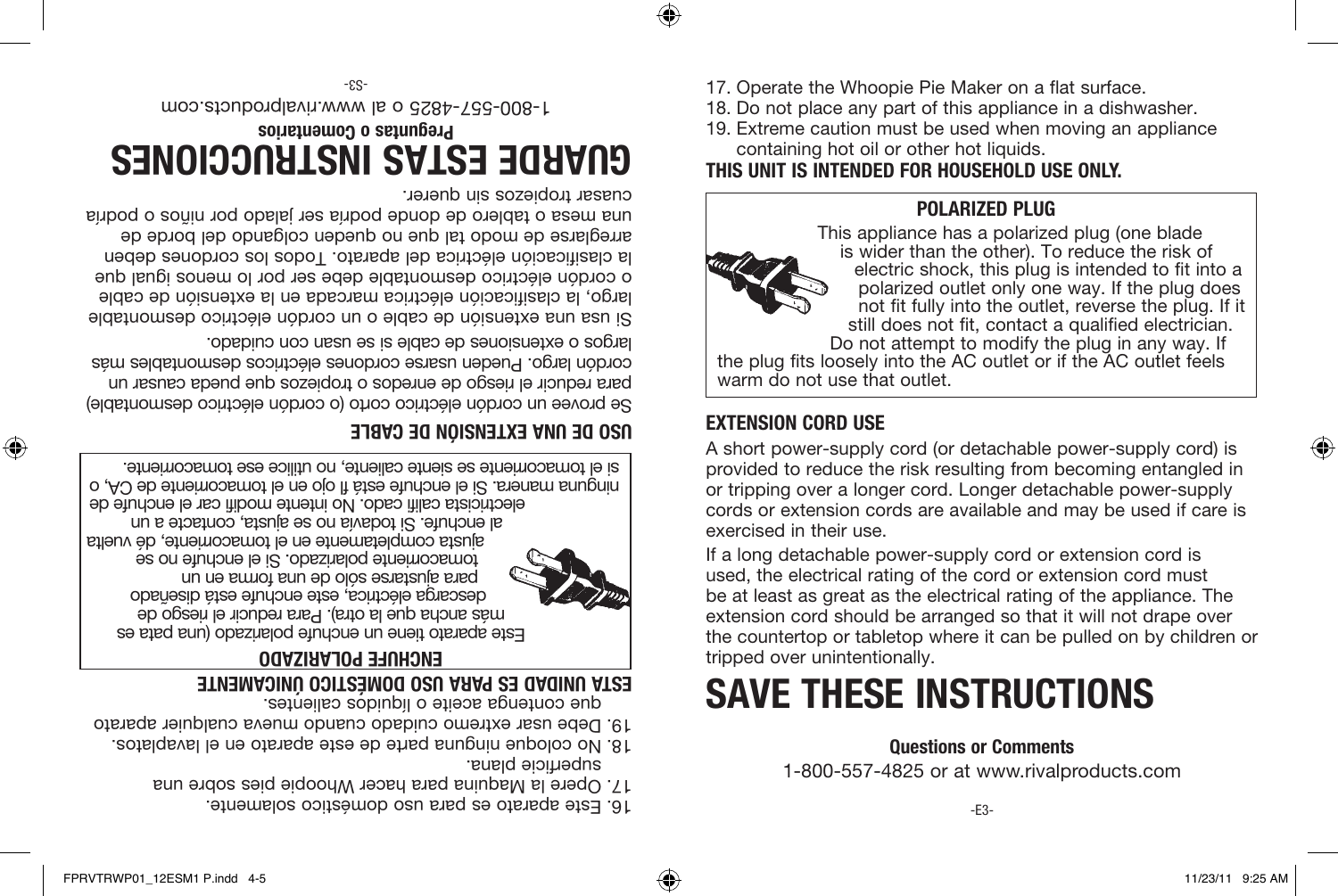### **APRENDIENDO ACERCA DE SU MÁQUINA PARA PASTELES RIVAL™**

- B. Ready light indicator C. Upper housing
- D. Upper cooking plate
- E. Bottom cooking plate
- H. Cord Wrap (storage)
- 
- G. Lid Latch
- F. Bottom housing
- A. Power light indicator
- 
- D E F H G
	-
- E. Plancha inferior de
- cocción F. Cubierta inferior
- 
- G. Pestillo de la tapa
- Amarre del cordón H.
- (almacenaje)

-t<sub>S</sub>-

- A. Luz indicadora de opipueoue
- B. Luz indicadora de
- horneado listo C. Cubierta superior
- D. Plancha superior de cocción

**LEARNING ABOUT YOUR RIVAL™ WHOOPIE PIE MAKER**

A

 $\bigoplus$ 

B







C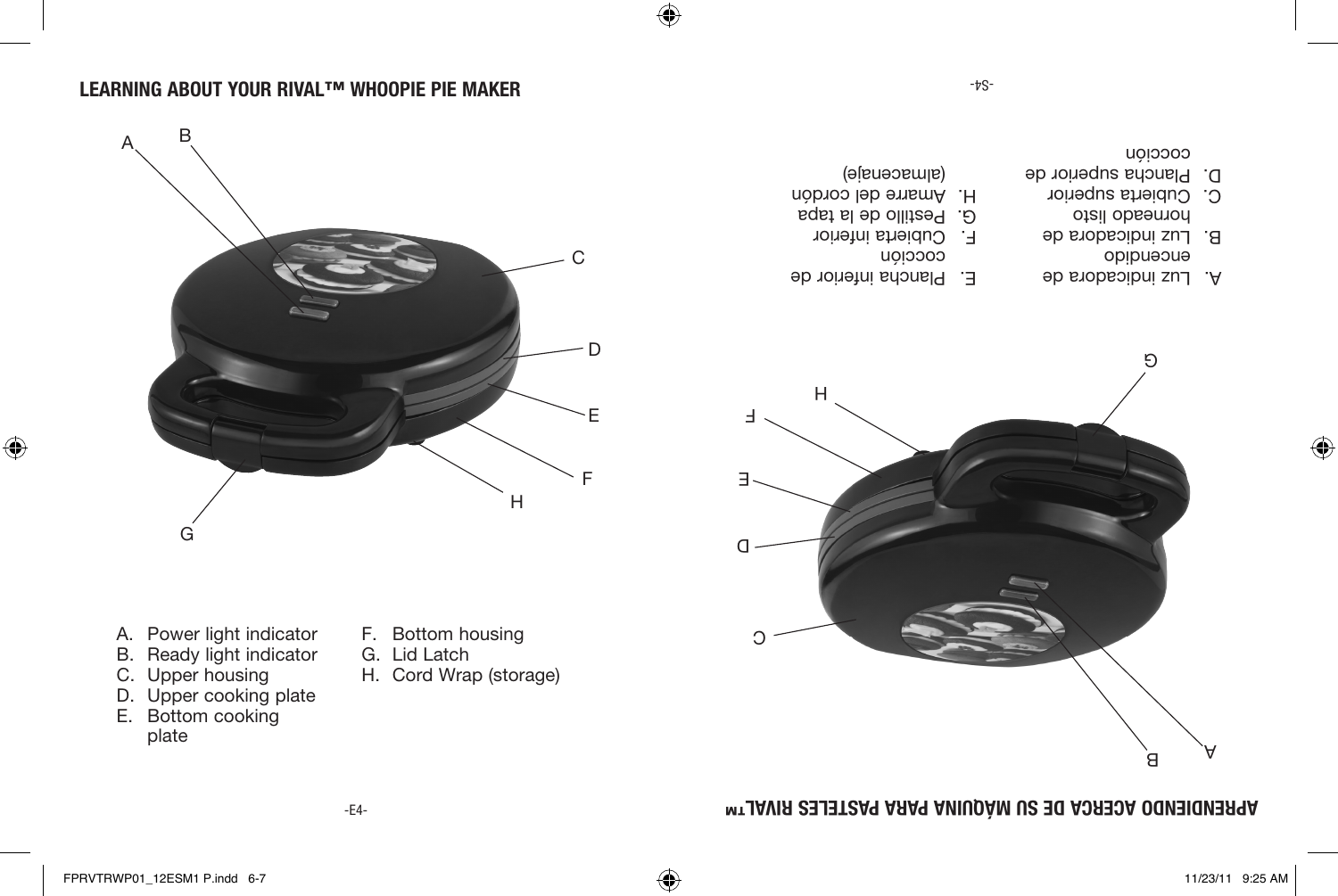**CÓMO USAR**

Mezcla que puede usar para el Whoopie pie:

Mezcla para bizcochos comprada en la tienda. 1.

2. Use las recetas de Whoopie pies ubicadas en la pagina S8 o

una mezcla para bizcochos comprada en tienda.

Antes del uso inicial:

- 
- Remueva todo el empaque. 1.
- S. Limpie las superficies para horneado con una tela suave
- húmeda y luego deje secar.
- Desenrolle el cordón eléctrico completamente. 3.
- Lave las superficies de cocción con agua caliente jabonosa y 4.
- una esponja suave.
- NUNCA SUMERJA LAS SUPERFICIES PARA COCINAR EN EL AGUA. Para usar la máquina para hacer Whoopie pies siga estas indicaciones:
- Inserte el enchufe en un tomacorriente de 120 voltios. La luz 1.
- indicadora de encendido se encenderá. Permita que su máquina para hacer Whoopie pies precaliente 2.
- hasta que la luz de LISTO se encienda. Esto indica que las placas de cocción han alcanzado la temperatura correcta para cocinar. 3. Cuando su maquina para hacer Whoopie pies se calienta por
- primera vez, puede que enita un ligero nomo u olor, esto es normal en aparatos de calentamiento. Esto no afecta la seguridad de su aparato.
- Consejo: Cuando coloque la mezcla en la máquina para hacer Whoopie pies, se recomienda que rocié ligeramente las
- placas de cocción con un rociador con aceite de cocina antes de usar.
- NOTA: Para Whoopie pies, use ¼ de taza con mezcla en cada

 $-GS-$ 

cavidad.

⊕

bought cake mix. 1. Remove all packaging.

spray before use.

comes out clean.

NOTE: Surfaces are hot.

this will affect the result.

Before initial use:

**HOW TO USE**

2. Clean the baking surfaces with a soft damp cloth, then dry it.

2. Use the whoopie pie recipes beginning on page E7 or a store

3. Unwind the power cord completely.

For whoopie pie batter you can use: 1. Store bought cake mix.

- 
- 4. Wash cooking surfaces with hot sudsy water and a soft sponge.
- 
- 

NEVER IMMERSE COOKING SURFACES IN WATER.

To use Whoopie Pie Maker follow these guidelines:

1. Insert the plug into a 120 volt power outlet. Power Light indicator will turn on.

Tip: When placing mixture into the Whoopie Pie Maker, it is

NOTE: For whoopie pies, use ¼ cup batter in each cavity. 4. Gently close the lid and make sure lid latch is engaged. 5. Allow to cook until a tooth pick inserted into the whoopie pie

- 2. Allow your Whoopie Pie Maker to pre-heat until the 'READY' light comes on. This indicates that the cooking plates have
- reached the correct temperature for cooking. 3. When your Whoopie Pie Maker is heated for the first time it may emit slight smoke or odor, this is normal with heating
- 
- 

appliances. This does not affect the safety of your appliance.

advised to lightly spray the cooking plates with a cooking oil

⊕

-E5-

Tip: Do not lift the lid before the recommended cooking time as

6. To remove whoopie pie, always use a plastic or wooden spatula. Never use a sharp object or metal, as this will damage the non-stick surface of the cooking plates.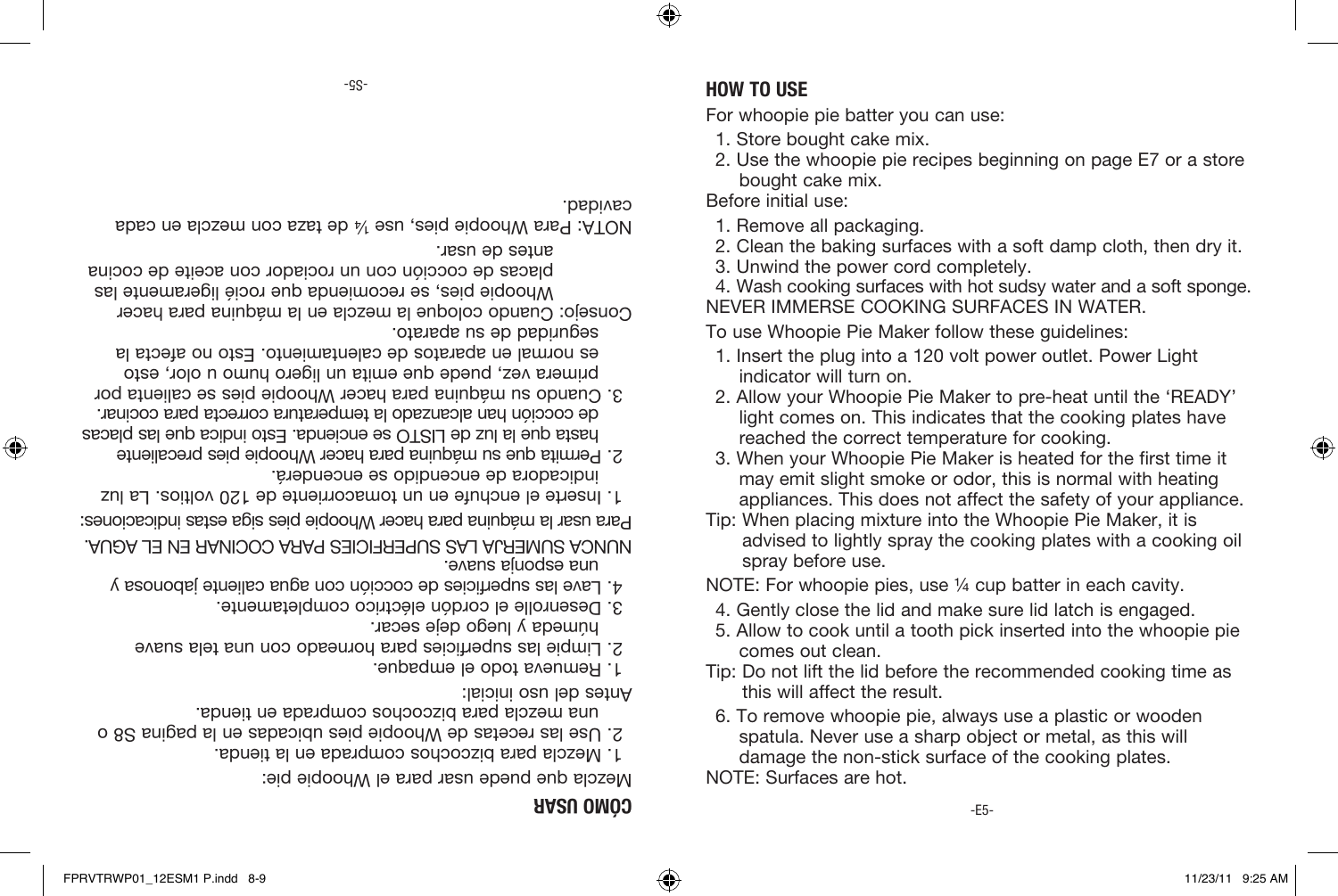### **CARE AND CLEANING**

This appliance should be cleaned after every use.

- 1. Always unplug Whoopie Pie Maker from outlet when not in use or before cleaning. Allow to completely cool before cleaning. The cooking plates are coated with non-stick cooking surface, therefore little cleaning is required. Simply wipe cooking plates over with a damp cloth.
- 2. Do not immerse the Whoopie Pie Maker in water or other liquids. Do not use abrasive scouring pads, powders or cleaners. Before next use; lightly grease the cooking plates for easy removal of cooked whoopie pies.
- 3. Do not wash in dishwasher.

### **HELPFUL HINTS**

⊕

- 1. Cooking times may vary depending on the whoopie pie batter mixture.
- 2. Cake mixes are suitable to use in the Whoopie Pie Maker. Use the recipe and method as directed on the packet mix but only cook for 5–6 minutes per batch.
- 3. Do not open the Whoopie Pie Maker before the recommended cooking time as this can affect the cooking result of the whoopie pie.
- 4. Finished whoopie pies can be frozen and thawed for later use. Allow the whoopie pies to cool completely then place into an airtight container and freeze. Whoopie pies can be individually wrapped and frozen for lunchbox treats.
- 5. Use a flat rounded knife or angled spatula to spread icing easily. Angled spatulas are available from kitchen supply stores.

No lave en el lavaplatos. 3.

cualquier otro líquido. No use esponjas de refregar, polvos o limpiadores abrasivos. Antes del siguiente uso; engrase ligeramente las planchas de cocción para poder remover fácilmente los Whoopie pies cocidos.

del tomacorriente cuando no esté en uso o antes de limpiar. Permita que se enfríe por completo antes de limpiar. Las planchas de cocción están cubiertas con una superficie de cocción antiadherente , por lo tanto se requiere poca limpieza. Simplemente pásele una tela húmeda a las planchas de cocción. No sumerja la máquina para hacer Whoopie pies en agua o 2.

Continúe cocinando hasta que al insertar un palillo de dientes 5.

Para remover los Whoopie pies, siempre use una espátula 6.

recomendado puesto que esto afectará los resultados.

Siempre desenchufe la máquina para hacer Whoopie pies 1.

Este aparato se debe limpiar después de cada uso.

Consejo: No levante la tapa antes del tiempo de coccion

### **CUIDADO Y LIMPIEZA**

NOTA: Las superficies están calientes.

tapa esté enganchado.

éste salga limpio.

placas de cocción.



⊕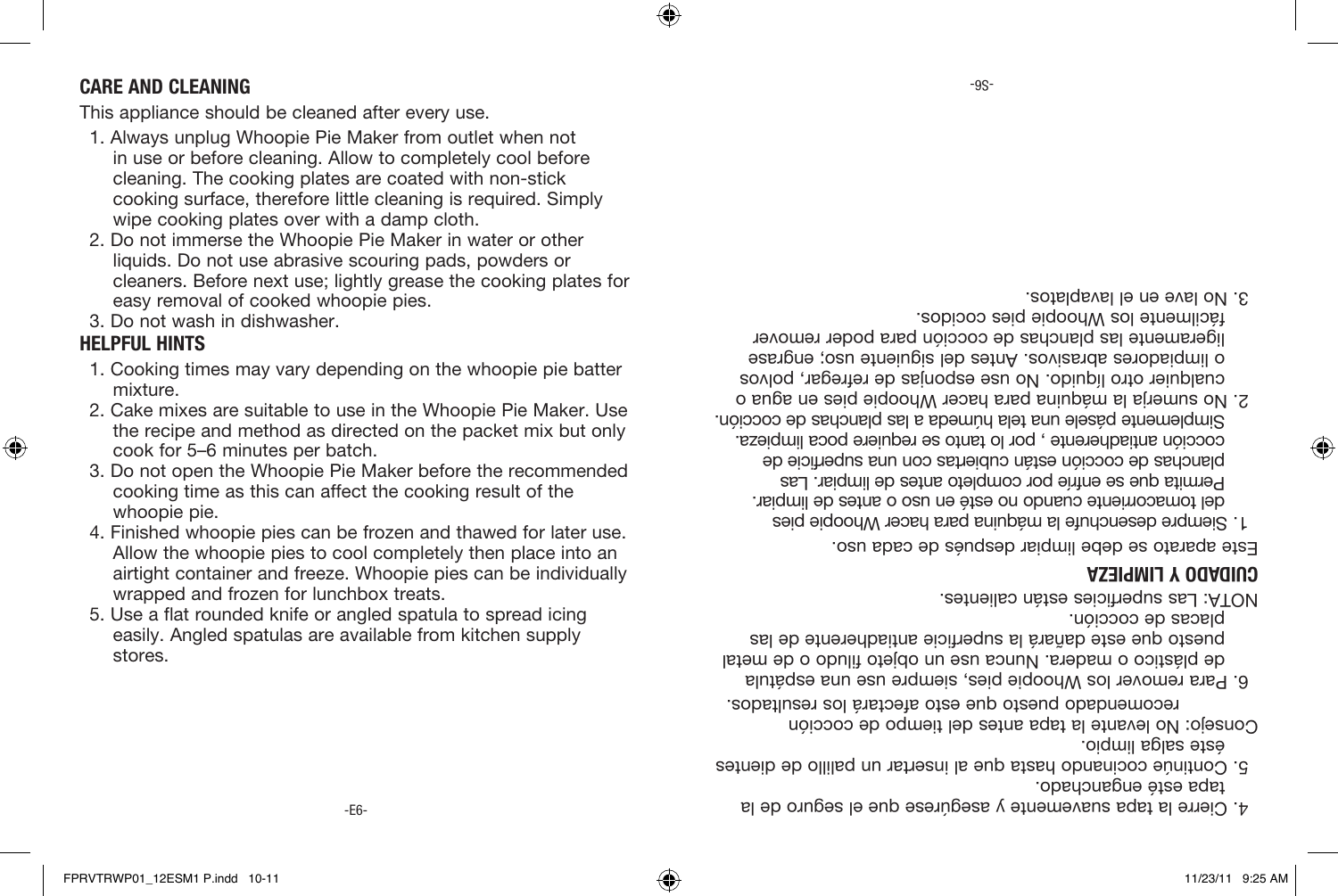⊕

-E7-

### CONSE<sub>10</sub>S OLLES

- Los tiempos de cocción pueden variar dependiendo de la 1. mezcla del Whoopie pie.
- Las mezclas para pasteles se pueden usar en la máquina. Siga 2. la receta y el método según las instrucciones en el paquete de mezcla, pero solo cocine durante 5–6 minutos por tanda.
- No abra la máquina de hacer pasteles antes del tiempo de 3. cocción recomendado ya que esto puede afectar el resultado de cocción del pastel.
- Los Whoopie pies pueden congelarse y descongelarse 4. para su uso posterior. Deje que los Whoopie pies se enfríen totalmente y luego pongalos en un recipiente hermético y congélelos. Los Whoopie pies pueden envolverse individualmente y congelarse para poner como postrecito en las luncheras.
- Use un cuchillo plano de punta redonda o una espátula para 5. esparcir el glaseado fácilmente. Las espátulas angulares
- pueden obtenerse en las tiendas de artículos de cocina.

**NOTE: For best result, use no more than ¼ cup of whoopie pie batter per pie cavity.** 

non-stick cooking spray and spray inside top. Close lid, plug in and preheat Whoopie Pie Maker until bake ready light turns on. Combine flour, sugar, baking powder and salt. In another bowl, combine butter, milk, egg and vanilla. Pour wet ingredients into dry ingredients and stir until just fully incorporated. Fill well and close lid. Do not overfill. Cook for around 8 minutes or until lightly browned. Remove whoopie pies, let cool and top with your favorite frosting.

¼ teaspoon salt 1 teaspoon vanilla extract Lightly spray Whoopie Pie Maker inside on top and bottom with

1 ⁄3 cup melted butter ½ cup milk 1 egg, lightly beaten

### **VANILLA WHOOPIE PIES**

1 ¼ teaspoons baking powder

-S7- **RECIPES**

⊕

1 cup flour  $\frac{2}{3}$  cup sugar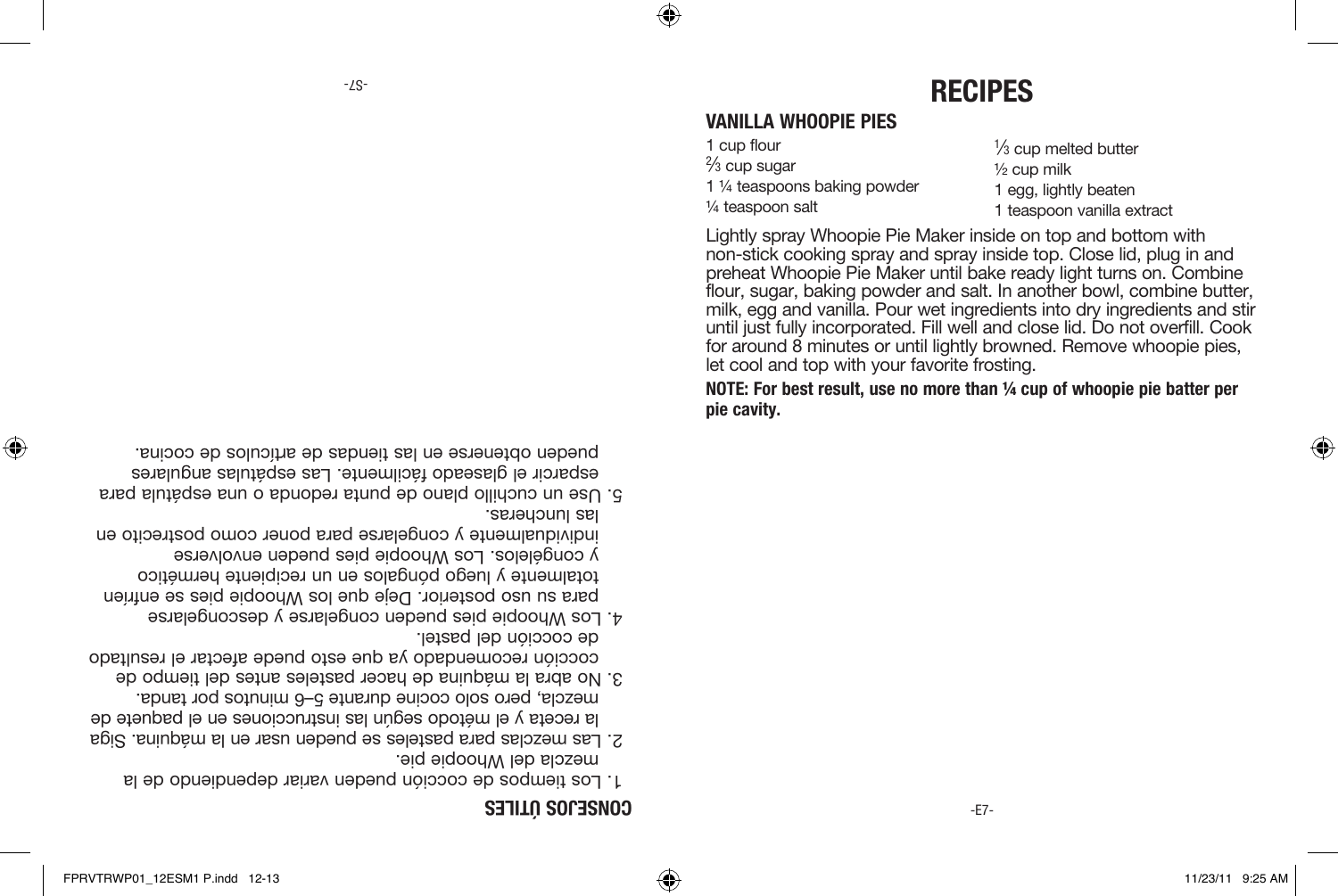#### **WHOOPIE PIES DE VAINILLA**

1 taza de harina 2 taza de azúcar 3⁄

<sup>1/3</sup> de taza de mantequilla derretida ½ taza de leche 1 huevo, batido ligeramente

1 <sup>1/4</sup> cucharadita de polvo para nornear las stibs adouced sal 1 cucharadita de extracto de vainilla

Rocíe ligeramente las partes superior e inferior del interior de la máquina para hacer Whoopie pies con aceite antiadherente en spray por unos 8 minutos minutos o hasta que estén ligeramente dorados.

**RECETAS**

## **Whoopie pies en cada cavidad.**

 $-8S-$ 

y rocíe en la parte superior. Cierre la tapa, enchufe y precaliente la máquina para hacer Whoopie pies hasta que la luz de Listo para Hornear se encienda. Combine la harina, el azúcar, el polvo para hornear y la sal . En otro tazón, combine la mantequilla, la leche, el huevo y la vainilla. Eche los ingredientes líquidos sobre los ingredientes secos y revuelva hasta que se mezclen bien. Llene los huecos completamente y cierre la tapa. No llene en exceso. Cocine Retire los Whoopie pies, deje enfriar y cubra con su glaseado favorito.

### **NOTA: Para mejore resultados, no use más de ¼ de taza de mezcla para**

**NOTE: Fill bottom cavities well with batter.**

⊕

and chocolate in microwave for 25 seconds, stir, and repeat until butter and chocolate are just melted. Stir to combine. In a medium bowl combine cocoa, sugar, salt and eggs and stir well. Pour in chocolate and butter mixture; stir well until just fully incorporated. Stir in flour. Fill well and close lid. Do not overfill. Cook for around 10 minutes or until a toothpick inserted into pie comes out clean. Remove whoopie pies, let cool and top with ganache or chocolate frosting/filling.

Lightly spray Whoopie Pie Maker inside on top and bottom with non-stick cooking spray and spray inside top. Close lid, plug in and preheat Whoopie Pie Maker until bake ready light turns on. Melt butter

½ cup (1 stick) butter ¼ cup bittersweet or semisweet chocolate morsels 2 tablespoons cocoa powder

¾ cup sugar ¼ teaspoon salt 2 large eggs, lightly beaten ½ cup flour

⊕

### **CHOCOLATE BROWNIE PIES**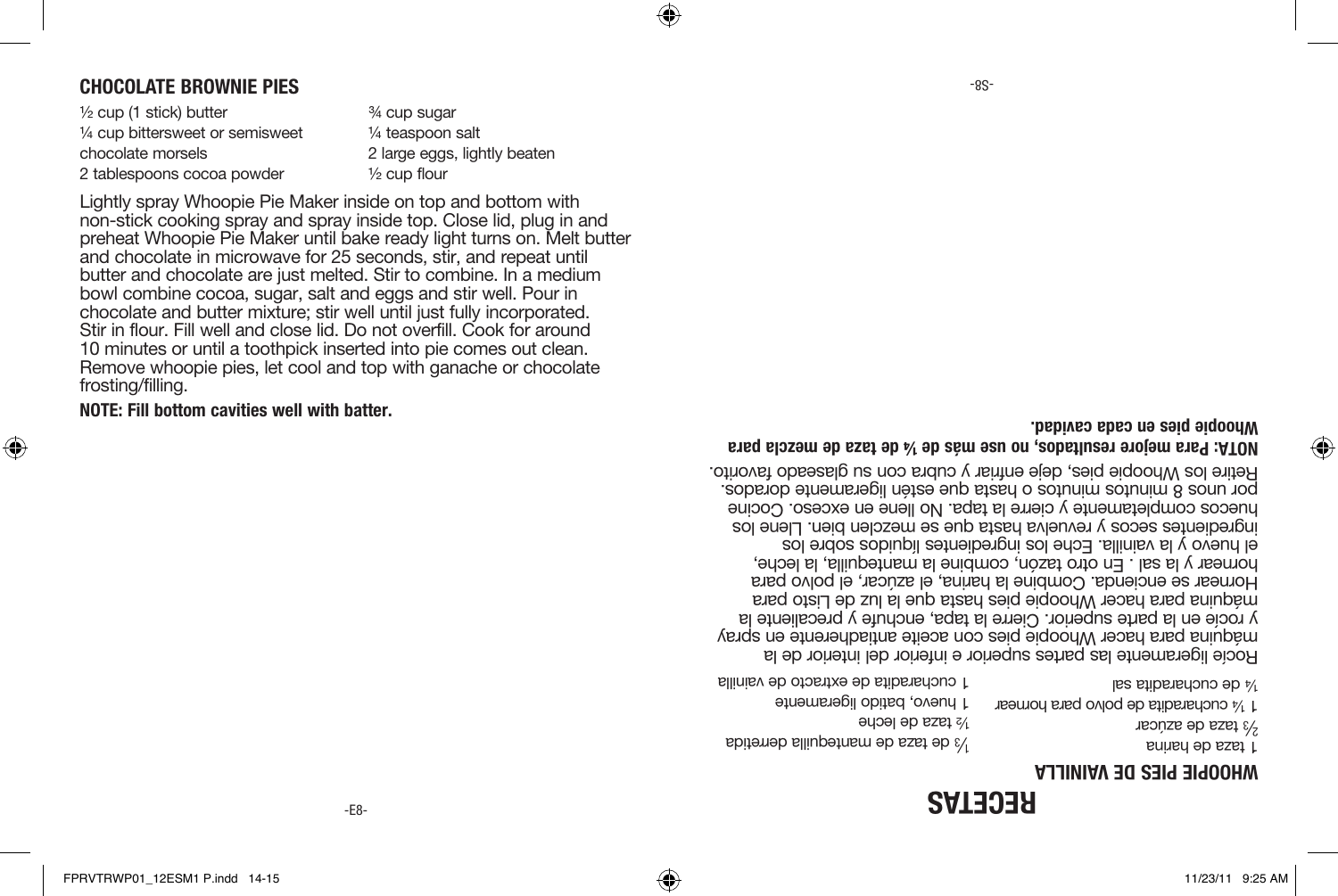#### -S9- **BREAKFAST CORN AND BACON WHOOPIE PIES**

½ cup cornmeal 1 ⁄3 cup flour 1 tablespoon sugar 1 ½ teaspoons baking powder ¼ teaspoon Kosher salt

 $\frac{2}{3}$  cup milk 1 large egg, lightly beaten 2 tablespoons butter, melted ¼ cup cooked, crumbled bacon

Lightly spray Whoopie Pie Maker inside on top and bottom with non-stick cooking spray and spray inside top. Close lid, plug in and preheat Whoopie Pie Maker until bake ready light turns on. In medium bowl, combine cornmeal, flour, sugar, baking powder and salt. In a small bowl, combine milk, egg and butter. Pour wet ingredients into dry ingredients, add bacon and stir until just fully incorporated. Fill well and close lid. Do not overfill. Cook at least 4–5 minutes. Remove food and serve.

**NOTE: For best results, fill batter to top of bottom cavity.**

#### **NOTA: Llene bien las cavidades inferiores con la mezcla.**

glaseado/relleno de chocolate.

Rocíe ligeramente las partes superior e inferior del interior de la máquina para hacer Whoopie pies con aceite antiadherente en spray y rocíe en la parte superior. Cierre la tapa, enchufe y precaliente la máquina para hacer Whoopie pies hasta que la luz de Listo para Hornear se encienda. Derrita la mantequilla y el chocolate en el microondas por 25 segundos, revuelva y repita hang la a mantequilla y el chocolate estén derretidos. Revuelva y combine. En un tazón mediano, combine la cocoa, el azúcar, la sal y los huevos y mezcle bien. Vierta la mezcla de chocolate y mantequilla, revuelva bien hasta que se mezclen. Vierta y mezcle la harina. Llene los huecos y cierre la tapa. No llene en exceso. Cocine por unos 10 minutos o hasta que al insertar un palillo de dientes en el pie, el palillo salga limpio. Retire los Whoopie pies, deje enfriar y cubra con Ganache o

| 2 cucharadas de cocoa en polvo                  | <b>Solution</b> of hanna              |
|-------------------------------------------------|---------------------------------------|
| seppeme o eolub images                          | 2 huevos grandes, batidos ligeramente |
| $\frac{1}{2}$ de taza de pastillas de chocolate | $\frac{1}{2}$ de cucharadita sal      |
| sliupetnam eb (smad 1) ssat s/                  | $\frac{1}{2}$ de taza de azúcar       |

#### **PIES DE BROWNIE DE CHOCOLATE**

⊕

♠

-E9-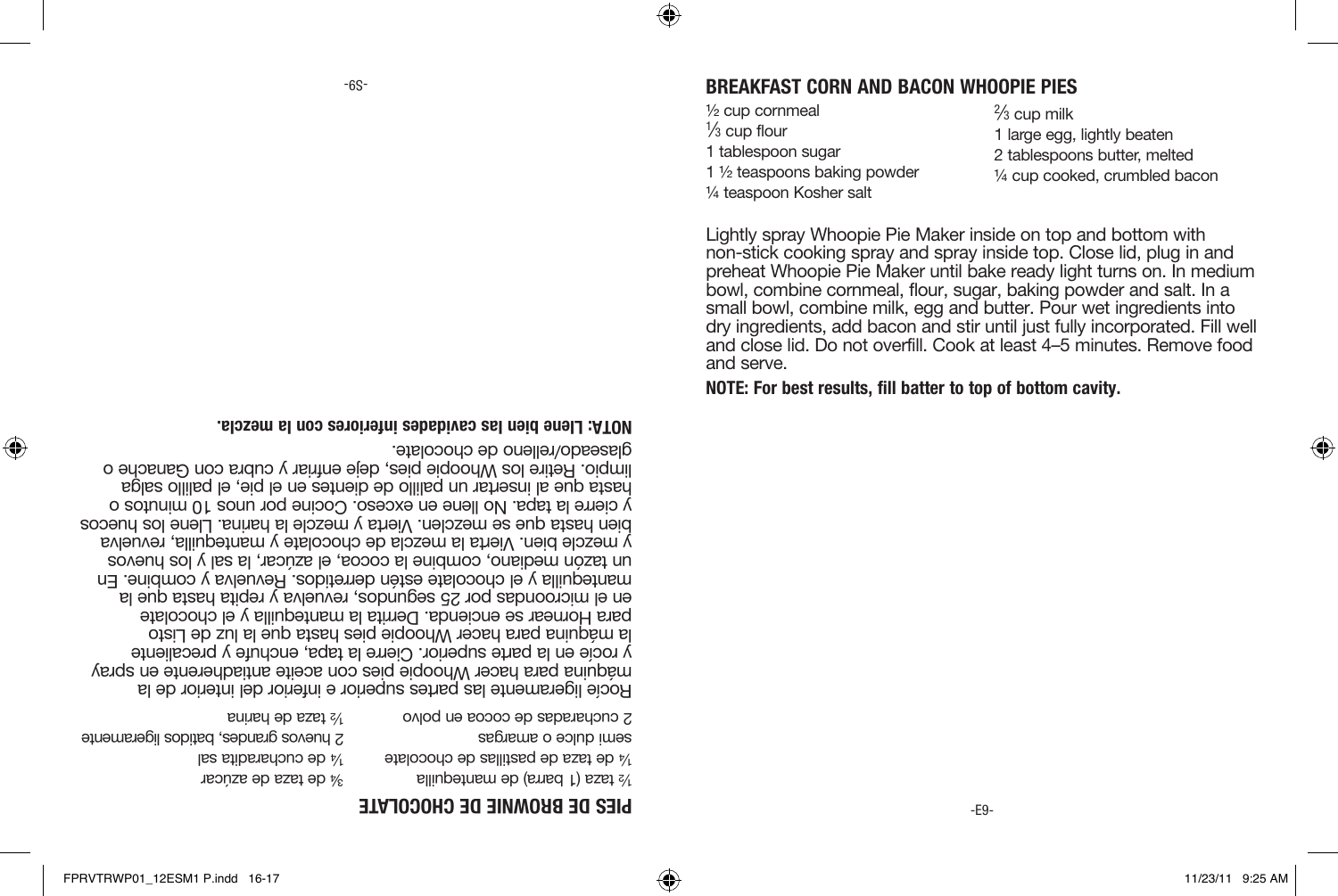-E10-

smooth. Chill for 2 hours. Butter cavities/wells of Whoopie Pie Maker. Combine flour, cocoa, baking soda and salt. Whisk until well combined. Add butter and brown sugar to bowl of electric mixer and beat on medium speed until light and fluffy, about 3–4 minutes. Add egg. On low speed, alternate adding buttermilk and flour, adding a third of buttermilk and flour each time. Mix until smooth and well combined, scraping down sides of bowl as necessary. Fill Whoopie Pie Maker with up to  $\frac{1}{3}$  cup of batter and cook for around 8 minutes. Carefully remove cakes and let cool. Grease wells with butter for subsequent batches. Spread 1 tablespoon of chilled filling on flat side of 1 cake and top with another. Chill and store in refrigerator for up to 3 days.

Combine all filling ingredients and beat on medium speed until

1 cup flour ¼ cup unsweetened cocoa powder ½ teaspoon baking soda ¼ teaspoon salt

½ cup buttermilk ½ stick (¼ cup) butter, softened ½ cup brown sugar, packed

⊕

1 small egg (or half a large egg)

Filling: ½ stick (¼ cup) unsalted butter, softened 2 ⁄3 cup confectioner's sugar

Cakes:

♠

Makes 4–5 sandwiched Whoopie Pies

1 cup marshmallow cream ½ teaspoon vanilla

### **CHOCOLATE WHOOPIE PIES WITH VANILLA FILLING**

comida y sirva.

⊕

**Whoopie pies para el desayuno de Maíz/Choclo y tocino**

½ taza de harina de maíz (cornmeal) 2 taza de leche 3⁄ 1 huevo grande, batido ligeramente 2 cucharadas de mantequilla derretida ¼ taza de trocitos de tocino cocido

1 taza de harina 3⁄ 1 cucharada de azúcar 1 ½ cucharadita de polvo para hornear ¼ cucharadita de sal Kosher

Rocíe ligeramente las partes superior e inferior del interior de la máquina para hacer Whoopie pies con aceite antiadherente en spray y rocíe en la parte superior. Cierre la tapa, enchufe y precaliente la máquina para hacer Whoopie pies hasta que la luz de Listo para Hornear se encienda. En un tazón mediano, combine la harina de maíz (cornmeal), el harina, el azucar, el polvo para nornear y la sal. En un tazón pequeño combine la leche, huevo y la mantequilla. Vierta los ingredientes líquidos sobre los ingredientes secos, añada el tocino y revuelva bien hasta que se mezclen por completo. Llene bien y cierre.

**NOTA: Para mejores resultados, llene con la mezcla hasta la parte de arriba de las cavidades inferiores.**

No llene en exceso. Cocine por lo menos 4 a 5 minutos. Retire la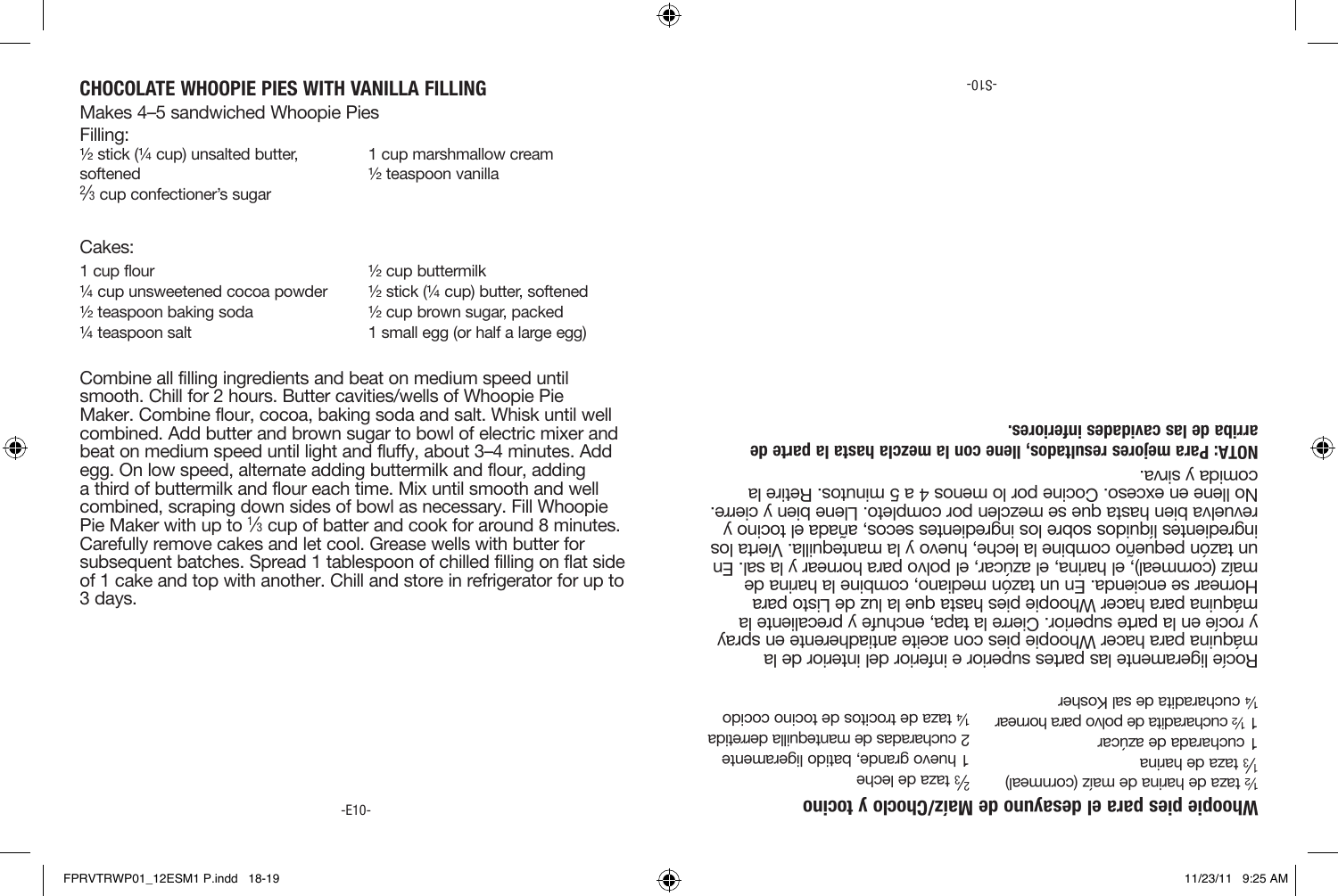⊕

-E11-

#### *MHOOPIE PIES DE CHOCOLATE CON RELLENO DE VAINILLA*

Hace de 4 a 5 sándwiches Whoopie pies

½ barra (¼ de taza) de mantequilla sin sal, suavizada <sup>2</sup>/3 de taza de azúcar en polvo 1 taza de crema de malvavisco (wollsmnallow) ½ cucharadita de vainilla

Bizcochos:

⊕

Relleno:

| $\frac{1}{2}$ cucharadita de sal                 | 1 huevo chico (o medio huevo grande)                         |
|--------------------------------------------------|--------------------------------------------------------------|
| $\frac{1}{2}$ cucharadita de bicarbonato de soda | $\frac{1}{2}$ taza (apretada) de azúcar rubia                |
| azncar                                           | <b>abaziveus</b>                                             |
| we cocos ep eze ap type on the cocos             | $\frac{1}{2}$ barra ( $\frac{1}{2}$ de taza) de mantequilla, |
| 5 taza de harina                                 | % taza de leche cuajada/batida                               |

Combine todos los ingredientes para el relleno y bata a velocidad media hasta que quede suave. Refrigere por 2 horas. Enmantequille las cavidades de la máquina para hacer Whoopie pies. Combine la harina, cocoa, bicarbonato de soda y sal. Revuelva hasta que queden bien combinados. Añada la mantequilla y azúcar rubia al bol de la batidora eléctrica y bata a velocidad media hasta que quede ligero y esponjoso, por unos 3 a 4 minutos. Añada el huevo. Manteniendo velocidad baja, alterne añadiendo la leche cuajada y la harina, añadiendo un tercio de la leche cuajada y la harina cada vez. Mezcle hasta que quede suave y bien combinado, y raspe las paredes del bol si es necesario. Llene la máquina para hacer Whoopie pies con no más de  $\frac{1}{3}$  de taza de mezcla y cocine por nor 8 zounios. Retire los bizcochos cuidadosamente y déjelos enfriar. Engrase las cavidades con mantequilla para las siguientes tandas. Esparza una cucharada de relleno frío sobre la parte plana de uno de los bizcochos y cúbralo con otro bizcocho. Enfríe y guarde en la refrigeradora por hasta 3 días.

**NOTES**